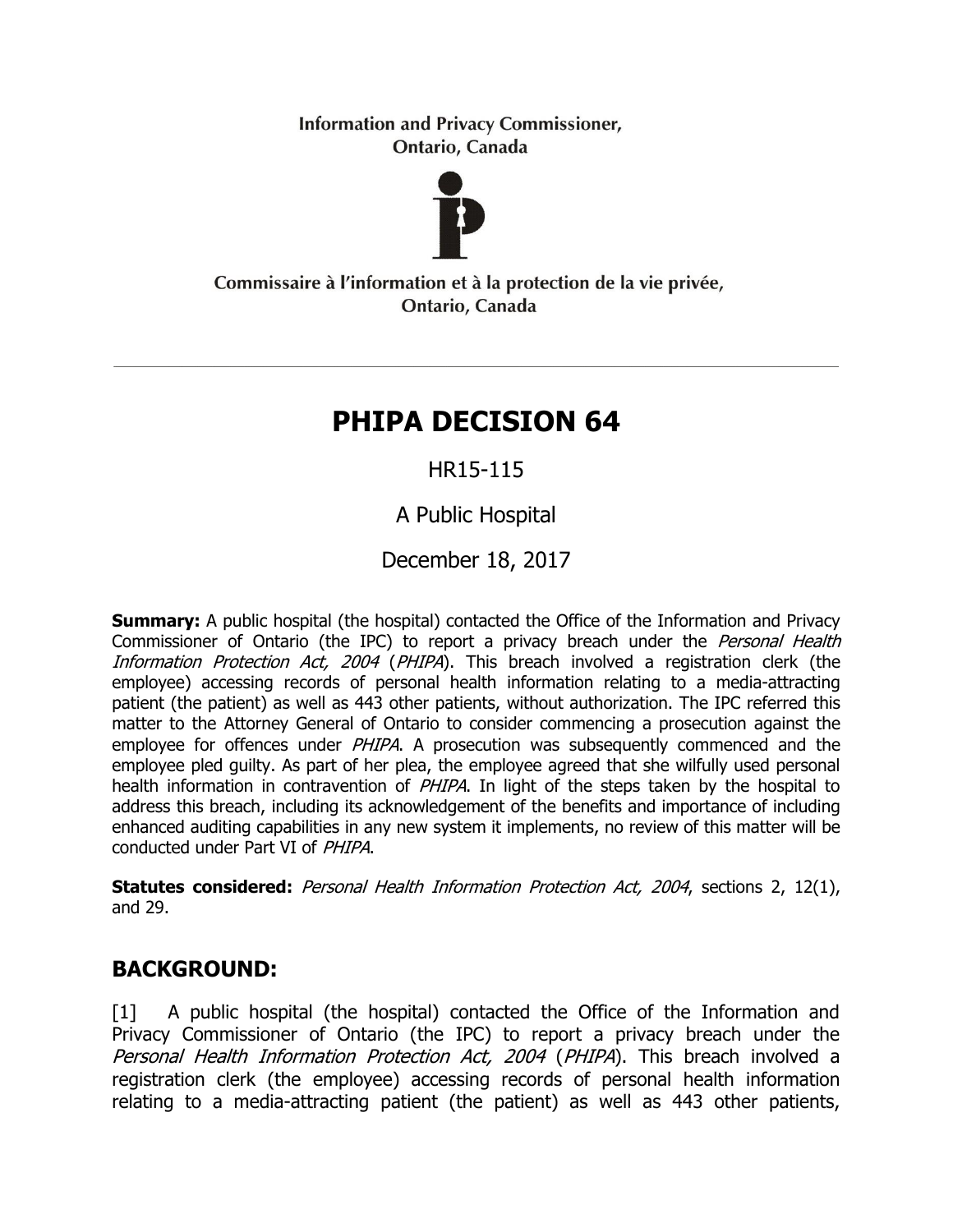without authorization.

[2] The hospital explained to the IPC that it first became aware of this privacy breach when, in accordance with the hospital's protocol for media-attracting patients, a staff member in its privacy office performed an audit of its electronic health records system to determine who had accessed the records of the patient. As is common practice for hospitals in Ontario, the hospital uses an electronic health records system to facilitate the provision of health care to its patients.

[3] The audit of the hospital's electronic health records system showed that the employee had accessed the media-attracting patient's medical records. The hospital interviewed the employee to ask about her reason for accessing the media-attracting patient's health records. The employee was unable to provide the hospital with a satisfactory response regarding why she had accessed the patient's personal health information.

[4] Upon learning of the breach, the hospital initiated an internal investigation, which included an audit of the employee's access to the electronic health records system for the year leading up to this breach. The audit uncovered that the employee had inappropriately accessed the medical records of 443 other patients.

[5] According to the hospital, the types of medical information that its employees have access to through its electronic health records system is role-based – that is, employees are only provided with as much information as is required to perform their employment duties. In this case, the employee was a registration clerk and only had access to a limited amount of medical information – specifically, patients' names, hospital numbers, addresses, telephone numbers, sex, dates of birth, history of hospital visits, and the diagnosis at the time of their admissions.

[6] The hospital explained to the IPC that the auditing capability of its current electronic health records system is limited to identifying which system user has accessed a patient record, and is not able to detect which types of medical records have been accessed. As previously noted, in this case, because the employee in question was a registration clerk, the amount and type of patient information that she had access to, albeit sensitive in nature, was limited in scope.

[7] As part of the hospital's strategy in containing the privacy breach, as soon as it became aware of it, the employee was suspended from her position at the hospital and her access to the hospital's electronic health records system was revoked.

[8] Once the hospital was able to conduct internal interviews and a preliminary investigation, the employee was discharged. At that time, the employee's hospital keys, pager and hospital ID badge were all returned to the hospital.

[9] The IPC referred this matter to the Attorney General of Ontario to consider commencing a prosecution against the employee for offences under PHIPA. A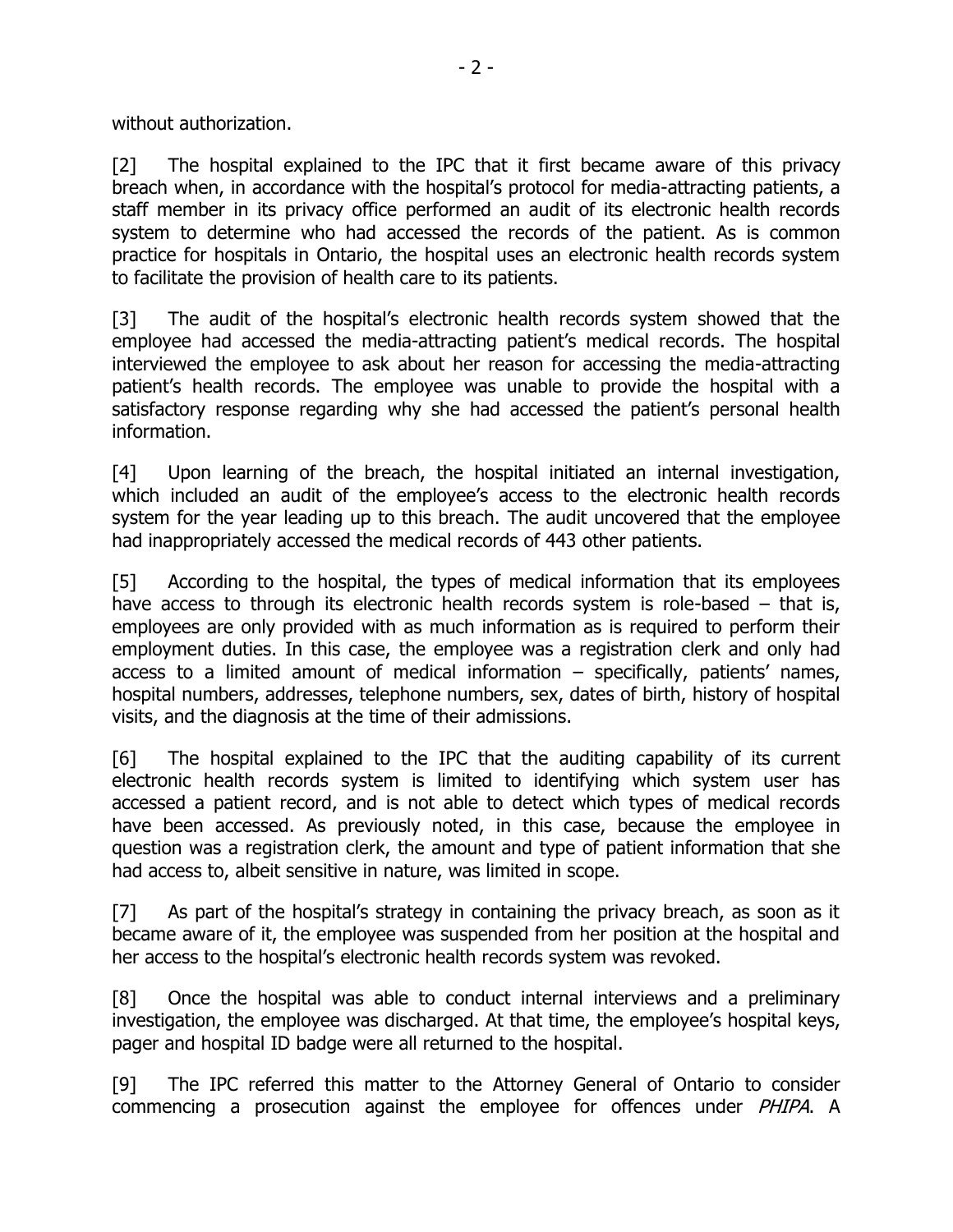prosecution was subsequently commenced and the employee pled guilty. As part of her plea, the employee agreed that she wilfully used personal health information in contravention of PHIPA.

### **DISCUSSION:**

[10] There is no dispute that the hospital is a "health information custodian" and that the hospital records accessed by the employee contained "personal health information" under PHIPA.

[11] Based on the information set out above, as a preliminary matter, I find that the hospital is a "health information custodian" under paragraph 4.i of section 3(1) of PHIPA, and that the records at issue are "personal health information" under sections  $4(1)(a)$  and (b) of *PHIPA*, which were in the custody or control of the hospital. There is no dispute, and I further find, that the employee was an "agent" of the hospital, as that term is defined in section 2 of PHIPA.

# **ISSUES:**

 $\overline{a}$ 

- [12] In this decision, the following issues will be discussed:
	- 1. Was personal health information "used" and/or "disclosed" in compliance with PH<sub>IPA?</sub>
	- 2. Did the hospital take steps that were reasonable in the circumstances to protect personal health information in accordance with section 12(1) of PHIPA?

# **RESULTS OF THE INVESTIGATION:**

#### **Issue 1: Was personal health information "used" and/or "disclosed" in compliance with PHIPA?**

[13] Section 2 of *PHIPA* defines "use" and "disclose" as follows:

"use", in relation to personal health information in the custody or under the control of a health information custodian or a person, means to handle or deal with the information, subject to subsection 6 (1), but does not include to disclose the information, and "use", as a noun, has a corresponding meaning.<sup>1</sup>

 $<sup>1</sup>$  This is the definition of "use" in force at the time of these events. The definition of use has since been</sup> amended to clarify that viewing personal health information is also a use.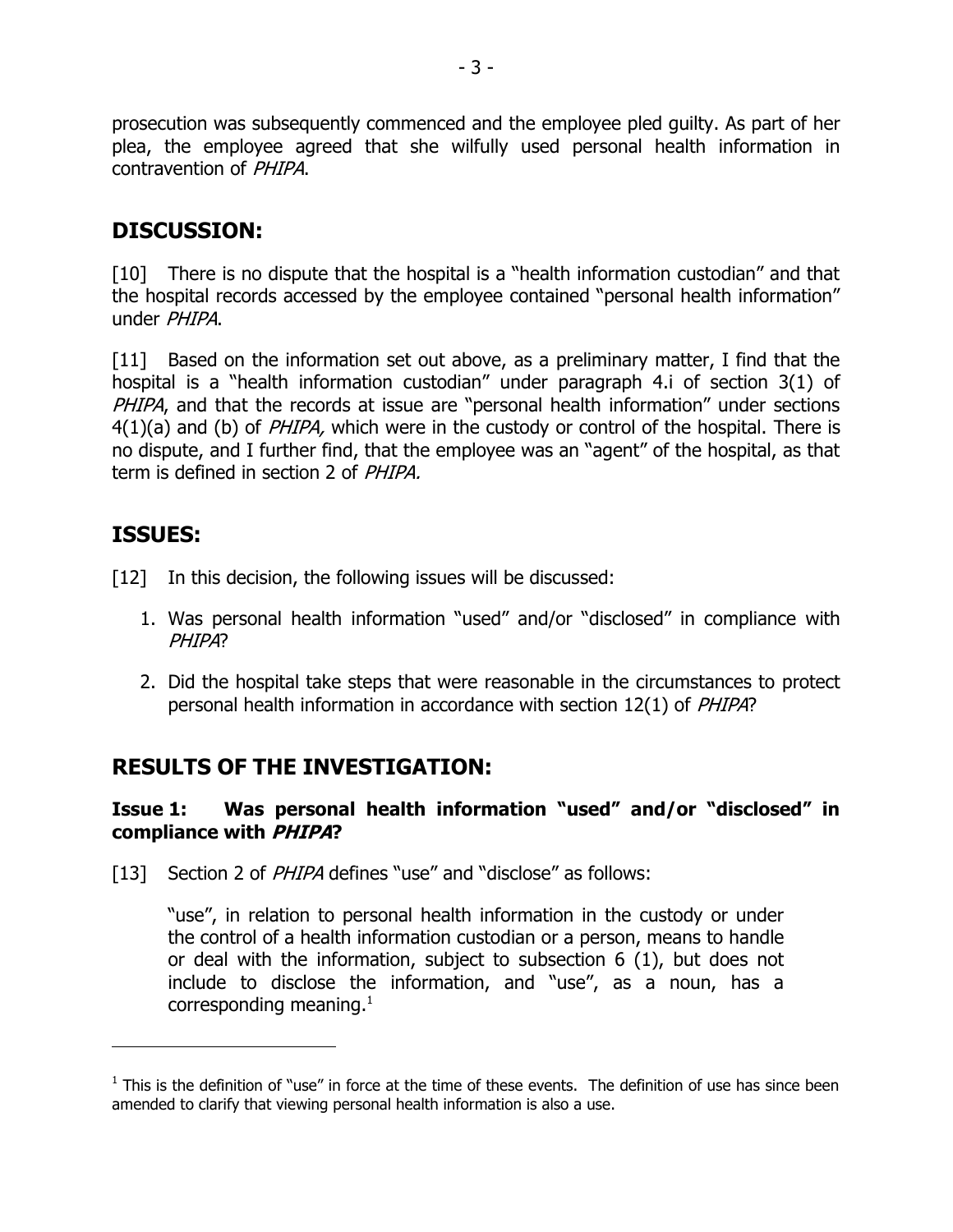"disclose", in relation to personal health information in the custody or under the control of a health information custodian or a person, means to make the information available or to release it to another health information custodian or to another person, but does not include to use the information, and "disclosure" has a corresponding meaning;

[14] Under *PHIPA*, personal health information is permitted to be used or disclosed with consent, or if the use or disclosure is otherwise permitted or required by that Act. Section 29 of *PHIPA* states:

#### **Requirement for consent**

29. A health information custodian shall not collect, use or disclose personal health information about an individual unless,

(a) it has the individual's consent under this Act and the collection, use or disclosure, as the case may be, to the best of the custodian's knowledge, is necessary for a lawful purpose; or

(b) the collection, use or disclosure, as the case may be, is permitted or required by this Act.

[15] In its interview with the employee upon learning of the breach, the hospital specifically asked the employee why she had accessed the media-attracting patient's personal health information. The employee was unable to provide the hospital with an explanation for her actions.

#### **Use of Personal Health Information**

 $\overline{a}$ 

[16] I find that the employee's actions of accessing the personal health information of the media-attracting patient and the 443 other patients through the hospital's electronic health records system was a "use" within the meaning of section 2 of *PHIPA*. This is in keeping with the plain meaning of the phrase "to handle or deal with the information" in the definition of use, as quoted earlier in this decision.

[17] There is no information or evidence before me to suggest that the patients consented to this use of their personal health information or that the employee could

I further note that section 6(1) of PHIPA states that the provision of personal health information between a health information custodian and an agent of the custodian is a use by the custodian, and not a disclosure by the person providing the information or a collection by the person to whom the information is provided.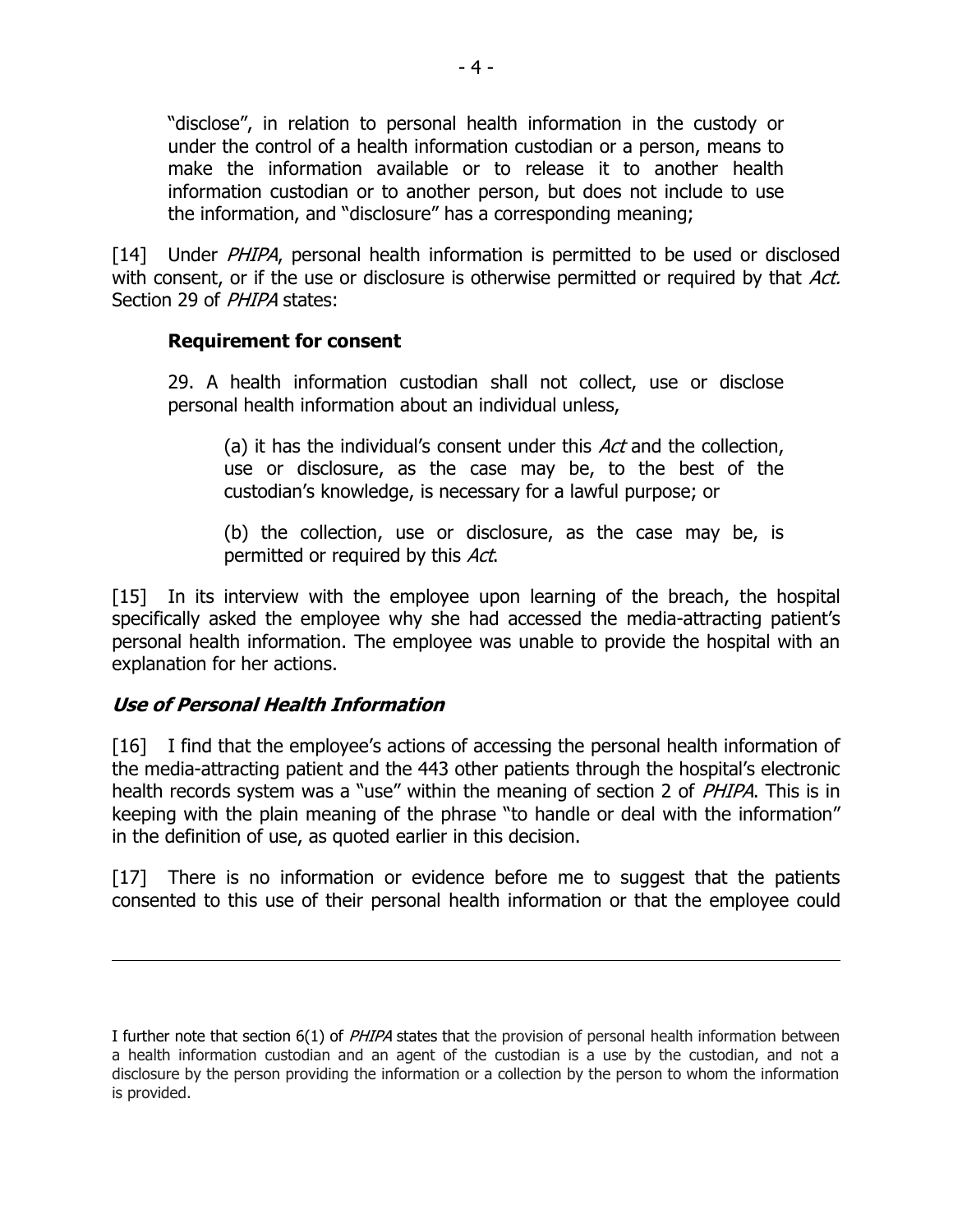assume the patients' implied consent.<sup>2</sup>

[18] Section 37 of *PHIPA* sets out the purposes for which personal health information may be used without a patient's consent. I have not been provided with any information to suggest that the employee's use of the patients' personal health information was for a purpose set out in section 37 of PHIPA.

[19] The hospital has informed the IPC that this "use" of personal health information did not comply with PHIPA. In fact, as previously noted, as part of the employee's plea with the Ministry of the Attorney General in relation to the charges brought against her, the employee pled guilty to wilfully using individuals' personal health information in contravention of PHIPA.

[20] The hospital agrees, and I find, that the personal health information was used without the patients' consent and that this use was not permitted by section 37 of PHIPA. Accordingly, I find that the employee's use of the personal health information in these circumstances did not comply with *PHIPA*.

#### **Disclosure of Personal Health Information**

[21] During the hospital's interview with the employee upon learning of the breaches the hospital specifically asked the employee if she had disclosed patients' personal health information to any other person or health information custodian. The employee stated that she had not disclosed any patients' personal health information.

[22] There is no evidence before me to suggest that the employee disclosed the personal health information she accessed. For this reason, I do not find that the employee disclosed any personal health information in contravention of PHIPA.

#### **Issue 2: Did the hospital take steps that were reasonable in the circumstances to protect personal health information in accordance with section 12(1) of PHIPA?**

[23] Section 12(1) of *PHIPA* requires that health information custodians take "reasonable" steps to protect personal health information against unauthorized use or disclosure, among other things. Specifically, section 12(1) of *PHIPA* states:

#### **Security**

12. (1) A health information custodian shall take steps that are reasonable in the circumstances to ensure that personal health information in the custodian's custody or control is protected against theft, loss and

 $\overline{a}$ 

<sup>&</sup>lt;sup>2</sup> See PHIPA, s. 20(2).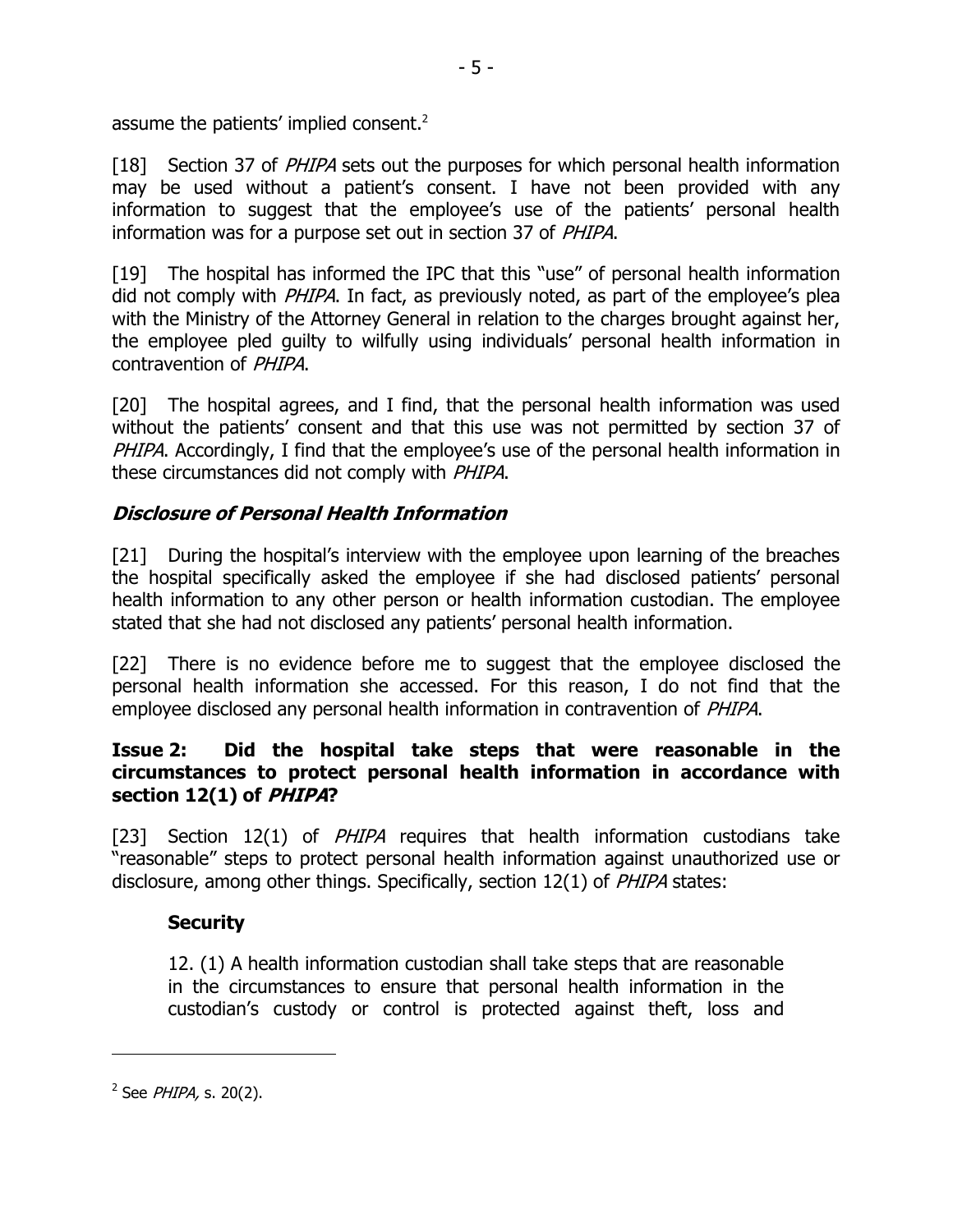unauthorized use or disclosure and to ensure that the records containing the information are protected against unauthorized copying, modification or disposal.

[24] The scale and circumstances of this privacy breach raised questions about whether the hospital was taking reasonable steps to ensure the security and privacy of personal health information, and prompted this investigation.

[25] In Orders HO-010 and HO-013, the IPC considered "reasonable" for the purposes of section 12(1) of *PHIPA*, to include a health information custodian reviewing, from time to time, the measures or safeguards it has in place to protect personal health information from theft, loss and unauthorized use or disclosure and to protect records of personal health information against unauthorized copying, modification or disposal.

[26] Under PHIPA, health information custodians are expected to identify risks to privacy and confidentiality of personal health information and implement measures or safeguards that are reasonable in the circumstances to eliminate or reduce these risks and to mitigate the harms that may arise from these risks. $3$ 

[27] As stated by Commissioner Brian Beamish in Order HO-013, "[a]s new technologies are developed, adopted or implemented and as new threats and vulnerabilities emerge, 'steps that are reasonable in the circumstances,' the standard in section 12(1) of [PHIPA], will also evolve."

[28] The issue of hospital agents accessing records of personal health information without authorization is one that has garnered a great deal of attention in recent years. Both the IPC and other privacy commissioners have issued several orders or reports where breaches of personal health information have occurred as a result of unauthorized access.

[29] In May 2016, the Ontario legislature passed health privacy legislation that, among other things, amended PHIPA to increase fines for offences under that Act and eliminated the six-month limitation period for commencing a prosecution for such offences. The amendments also included mandatory reporting of privacy breaches to the IPC in specific circumstances as prescribed in regulation. These mandatory notification requirements under PHIPA came into force on October 1, 2017.

As part of my investigation, I reviewed the technical and administrative safeguards used by the hospital to ensure the security and privacy of personal health information, and highlight the following.

 $\overline{a}$ 

<sup>&</sup>lt;sup>3</sup> *PHIPA* Order HO-013.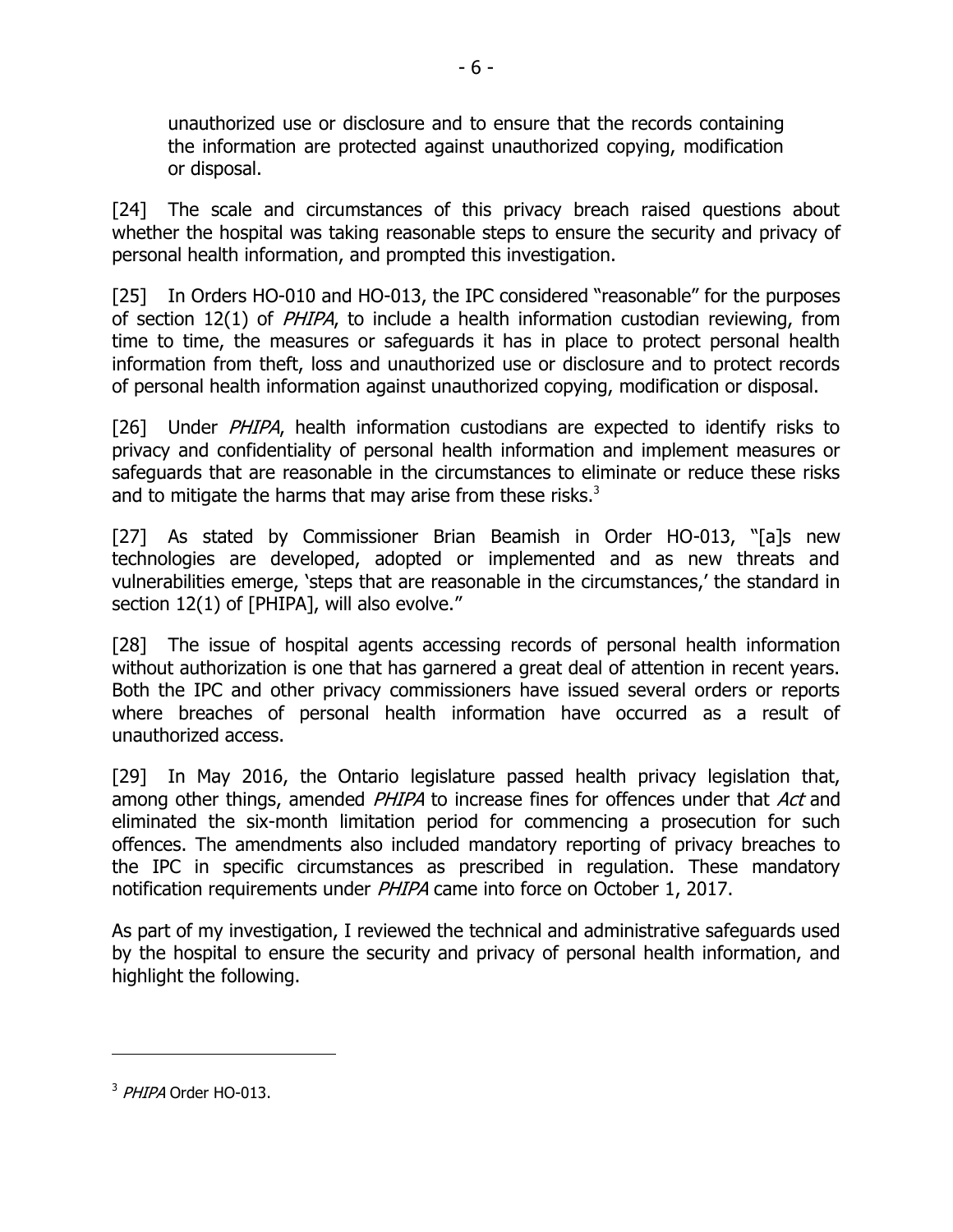#### **Administrative Measures or Safeguards**

#### Privacy Policies & Procedures

[30] The hospital has both a Privacy Breach Management Policy and a Privacy Breach Protocol – "Managing a PHI Breach".

[31] The Privacy Breach Management Policy defines important terms, such as "personal health information" and "privacy breach". It also includes practical, real-life examples of privacy breaches, including a lost or misplaced USB key containing personal health information; compromised passwords; or external hacker attacks.

[32] The Privacy Breach Management Policy includes, among other things, the following requirements:

- 1. All hospital agents must immediately report privacy breaches and suspected breaches to the hospital's privacy office, who may then  $-$  depending on the severity of the breach – notify senior management;
- 2. The privacy office will adhere to its Privacy Breach Management Protocol for breach management, which includes the following requirements:
	- Stopping and containing the breach;
	- Contacting the IPC of the breach, if appropriate;
	- Notifying affected individuals at the first reasonable opportunity if their personal health information has been breached; and
	- Conducting an investigation into how and why the breach occurred. Upon completion of the hospital's investigation, it then decides what remediation would be appropriate.

[33] Recently, the hospital's privacy-related policies have been revised to include more explicit detail on discipline as a result of privacy breaches, and all privacy training materials have been revised to align with this change. The hospital's privacy training program is described in more detail, below.

#### Confidentiality Agreements

[34] All hospital agents must sign a confidentiality agreement at the time of hire. Since this breach, the hospital has made changes requiring that all agents also sign a confidentiality agreement on an annual basis.

[35] The hospital's Confidentiality Agreement requires agents to acknowledge the privacy obligations and expectations, including the consequences of a privacy breach. It also requires agents to confirm that they have read and understand the conditions of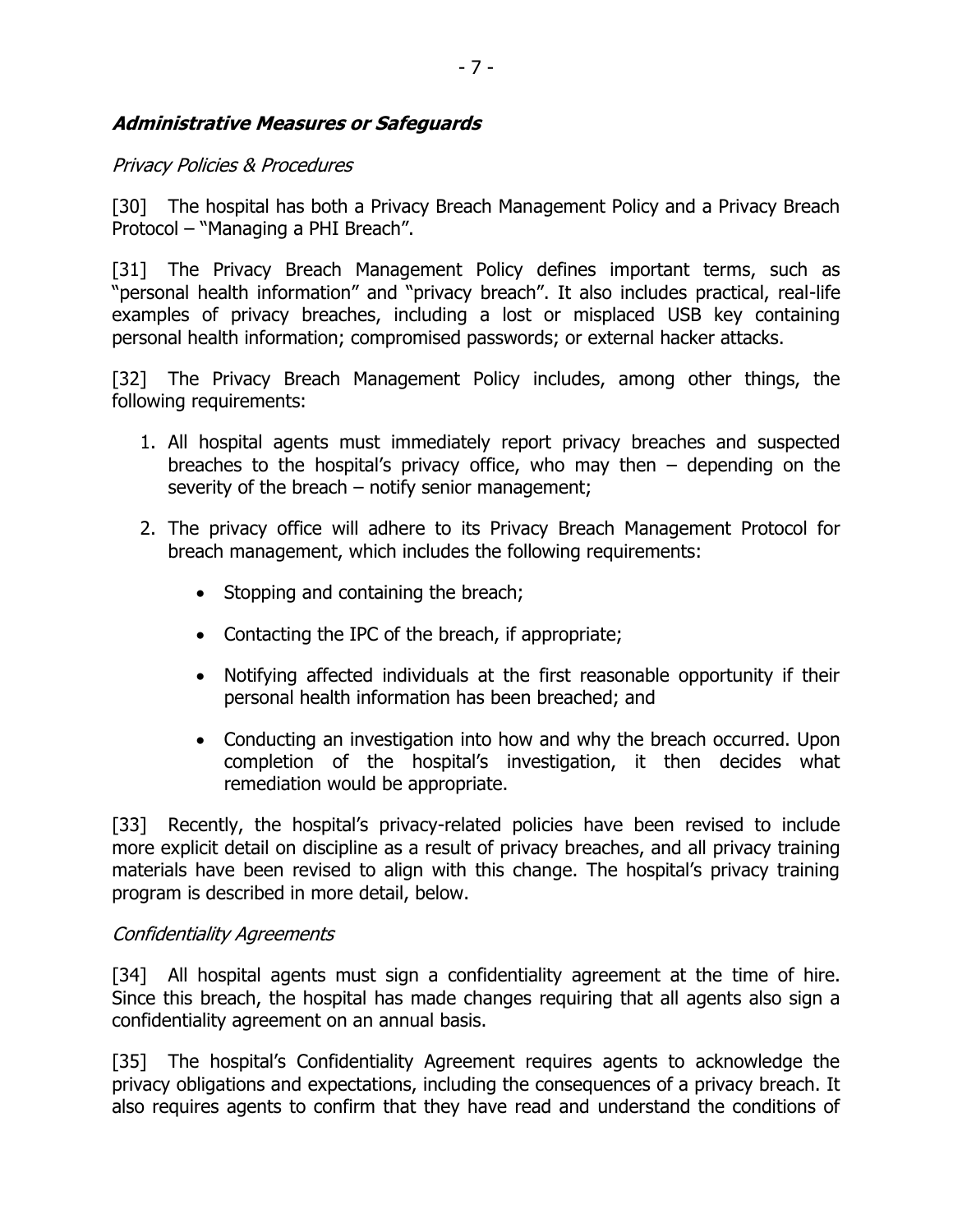the hospital's agreement, as well as its policies on security, privacy, and confidentiality.

[36] The hospital's Confidentiality Agreement sets out the purposes for which agents are permitted to collect, use, and disclose personal health information, as well as any limitations, conditions or restrictions placed on the collection, use, and disclosure. It also advised that agents are told that the hospital may conduct periodic audits to ensure compliance and data integrity.

#### Privacy Warnings

[37] Upon logging onto the hospital's electronic health records system, hospital agents previously received the following warning:

As an agent and user of our patient care system, you have an obligation to respect the privacy of all patients. Access to information is permitted by law, but only as it relates to the role you perform at the hospital.

[38] Since the breach, the hospital has revised the wording of its privacy warning to state:

Accessing any patient information in the system is permitted ONLY for the purposes of providing health care to the patient and/or in the performance of your duties as an agent of the hospital. By proceeding further, you acknowledge that you have read, understand, and agree to comply with the terms and with the privacy policies, procedures and practices of the hospital. Access to information in this system is audited regularly. Inappropriate access may result in suspension or termination of your access privileges and disciplinary action, up to and including termination of employment or affiliation.

[39] The hospital has also included the step of having users click "Agree" before they are able to access the system, and thereby the personal health information of hospital patients.

#### Privacy Training & Awareness Programs

[40] The hospital's privacy office indicates that it has been active in promoting good privacy practices and communicates regularly with hospital agents regarding appropriate access to personal health information and other privacy-related issues.

[41] In response to this breach, the hospital sent out an email to all staff reminding them of the importance of patient privacy and that snooping into patient records is a breach of PHIPA and that the consequences for privacy breaches are severe.

[42] As part of the hospital's orientation of new agents, privacy training is provided. The hospital also requires its agents to complete an online annual privacy training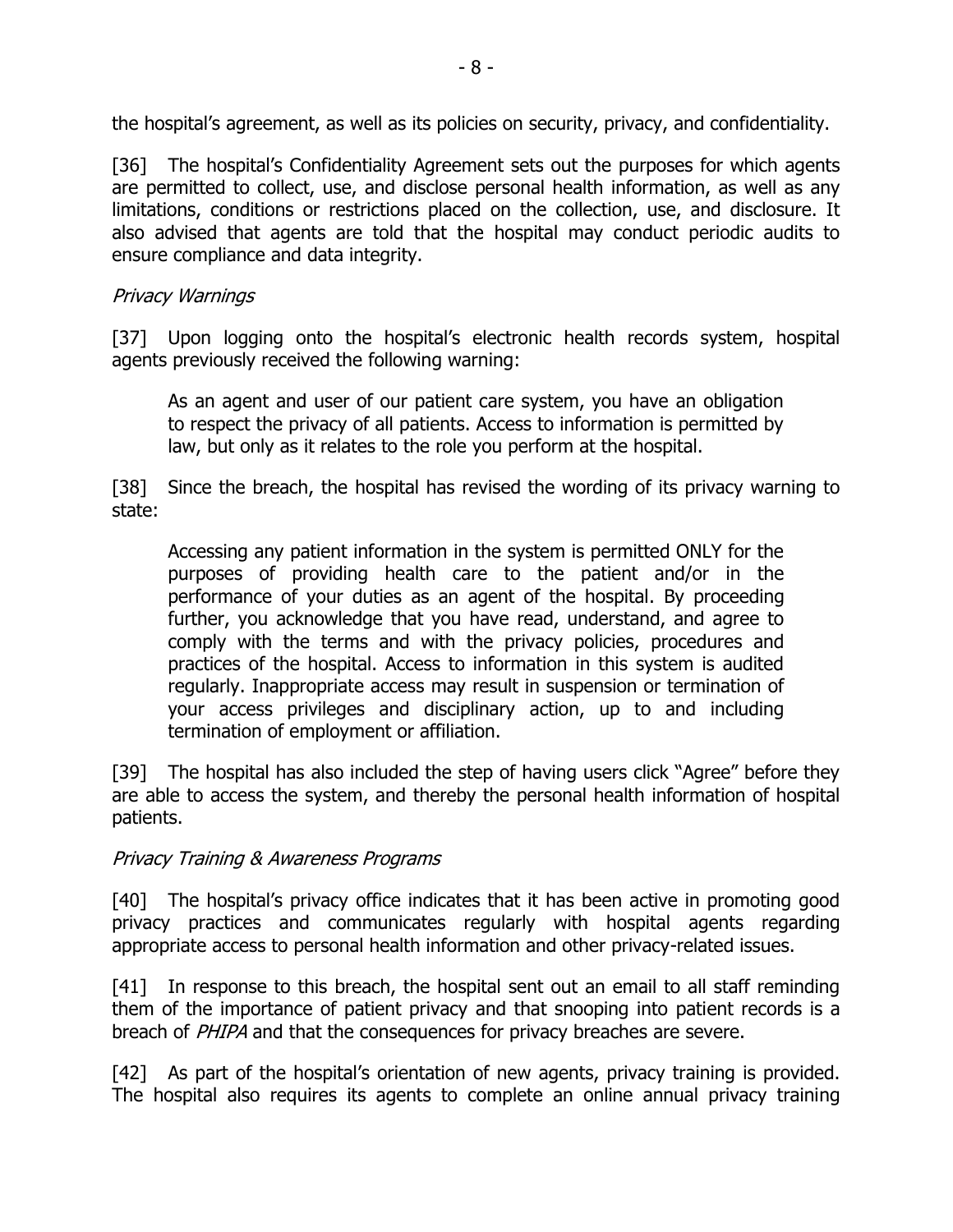course.

[43] This privacy training program covers a wide range of privacy-related topics, including: the purposes for which agents are permitted to collect, use and disclose personal health information; any limitations, conditions or restrictions imposed by the hospital on the collection, use and disclosure of personal health information; the obligations imposed on agents under *PHIPA* and its regulations; notice that the hospital conducts audits of collections, uses, and disclosures of personal health information; and the potential consequences for the custodian arising from agents who collect, use or disclose personal health information in contravention of PHIPA.

[44] The hospital requires that all of its agents complete and pass a privacy quiz to ensure their comprehension of the hospital's requirements surrounding the protection of personal health information.

#### **Technical Measures or Safeguards**

[45] In the following, I focus on one aspect of the hospital's technical measures to protect the privacy and security of personal health information, its auditing functionality.

#### Audit Functionality

[46] In *PHIPA* Order HO-013, Commissioner Brian Beamish described the role of auditing in protecting personal health information:

[a]udits are an essential technical safeguard to protect personal health information. They can be used to deter and detect collections, uses and disclosures of personal health information that contravene [PHIPA]. In this way, they help to maintain the integrity and confidentiality of personal health information stored in electronic information systems.

[47] In this case, the hospital's electronic health records system has been in place since 1994. The hospital acknowledges that although its current system is outdated, it still does have the ability to perform audits, albeit with limited functionality. It is through this auditing system that the hospital was able to detect this breach.

[48] Although the hospital's current limited auditing capabilities did not hinder its ability to detect this particular breach, there may be other circumstances where it would have. For example, although an employee may have a legitimate reason for accessing a limited amount of patient personal health information in order to perform their duties, that same individual may not have a permissible reason for accessing other records of personal health information for the same patient. In order to detect this latter form of unauthorized access, it would be necessary for the hospital to be able to determine whether a particular type of personal health information was accessed – something that its current electronic health records system is unable to do.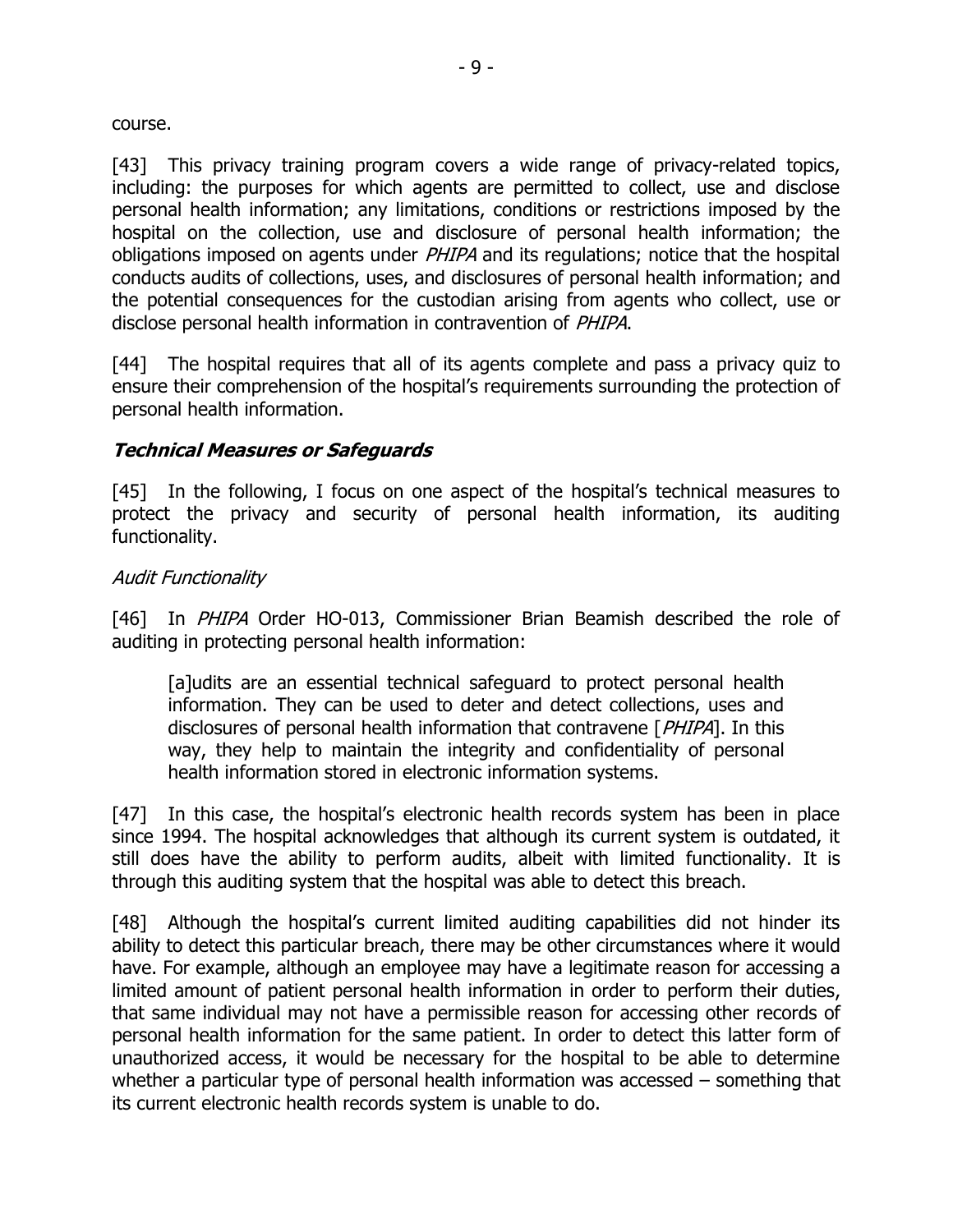[49] Recent amendments to PHIPA, although not yet in force, describe the information that the organization responsible for the provincial electronic health record is required to maintain in audit logs (section 55.3). While I recognize that these new requirements do not apply to the hospital, these legislative amendments provide a good summary of the elements that a strong auditing program should contain. Among other things, the amendments require audit logs maintained by these organizations to include a record of the type of information that is viewed by users of an electronic health record.

[50] The hospital agrees that this type of functionality is highly desirable in the investigation of suspected breaches, but does not believe that this would materially change its ability to detect and deter privacy breaches. It states that, even with the limitations of the existing system, its robust privacy practices resulted in this breach being detected early on and proactively. Nevertheless, it also states that it is engaged in working with other hospitals in its region to explore the option of a regional electronic health records system to replace its current electronic health records system, and that it will include language in the request for vendor proposals that appropriately weights the importance of this system functionality.

[51] I am satisfied that, in this case, the absence in this hospital's audit logs of the "type" of information viewed did not hinder the hospital's ability to detect this particular breach. It did not hinder its investigation nor, it appears, the eventual prosecution of the employee involved.

[52] For the reasons I have expressed above, however, it is desirable that any future auditing system at the hospital has the ability to record not only that an employee accessed the personal health information of a patient, but which type of personal health information was viewed. I am encouraged that the hospital is taking steps to include this capability in the procurement process for a new electronic health records system. The opportunity is available for the hospital to ensure that the new system contains this capability, and I strongly recommend that it do so.

[53] Having regard to the above-described policies and practices, and in the circumstances of this particular breach and the hospital's response to and investigation of the breach, I am satisfied that the hospital complied with section 12(1) of PHIPA. No review will be conducted under Part VI of PHIPA.

# **DECISION:**

[54] For the foregoing reasons, no review will be conducted pursuant to Part VI of PHIPA.

| Original Signed by: |  |
|---------------------|--|
| <b>Trish Coyle</b>  |  |

December 18, 2017